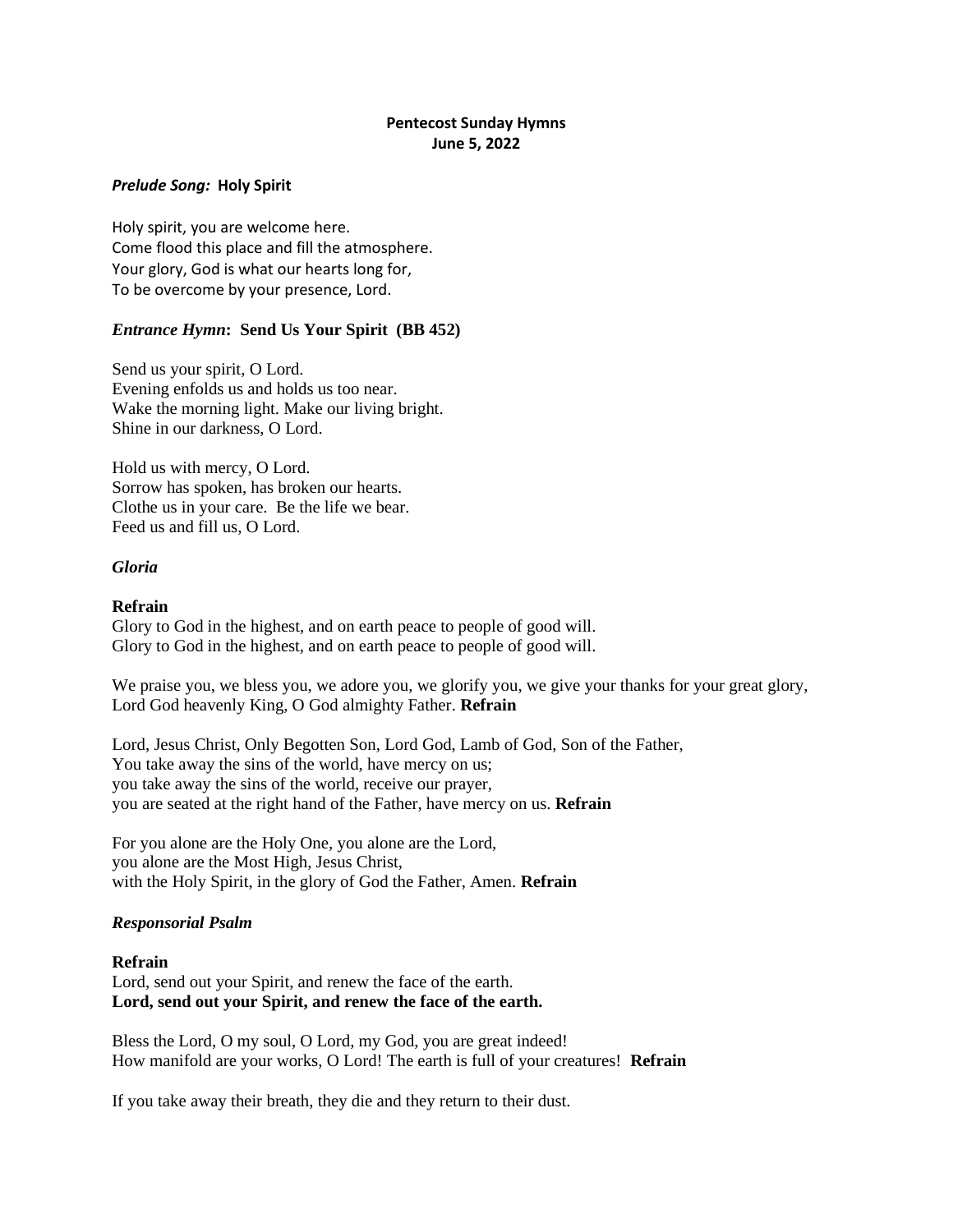When you send forth your Spirit of life, they are created in your sight! **Refrain**

May his glory last for all time; may the Lord be glad in his works. Pleasing to him will be my theme; I will be glad in the Lord! **Refrain**

#### *Sequence* **Holy Spirit, Come to Us**

Holy Spirit, come to us; kindle in us the fire of your love; Holy Spirit, come to us. Holy Spirit, come to us.

#### *Alleluia* **Celtic Alleluia**

# Alleluia, Alleluia, Alleluia**,** Alleluia **Alleluia, Alleluia, Alleluia, Alleluia**

Come, Holy Spirit, fill the hearts of your faithful Enkindle in them the fire of your love.

### **Alleluia, Alleluia, Alleluia, Alleluia**

## *Preparation Song* **Spirit Blowing Through Creation (G 325)**

Spirit blowing through creation, Spirit burning in the skies, Let the hope of your salvation fell our eyes. God of splendor, God of glory, you who lift the stars above, All the heavens tell the story of your love.

#### **Refrain**

Spirit renewing the earth, renewing the hearts of all people; Burn in the wary souls, blow through the silent lips, Come now awake us, Spirit of God.

As you moved upon the waters, as you ride upon the wind, Move us all, your sons and daughters deep within; As you shaped the hills and mountains, formed the land and filled the deep, Let your hand renew and waken all who sleep. **Refrain**

### *Service Music:* **Mass of Glory (BB 901)**

### *Communion Song:* **Companions on the Journey (BB 591)**

#### **Refrain**

We are companions on the journey, breaking bread and sharing life; And in the love we bear is the hope we share For we believe in the love of our God. We believe in the love of our God.

No longer strangers to each other; no longer strangers in God's house; We are fed and we are nourished by the strength of those who care, by the strength of those who care **Refrain**